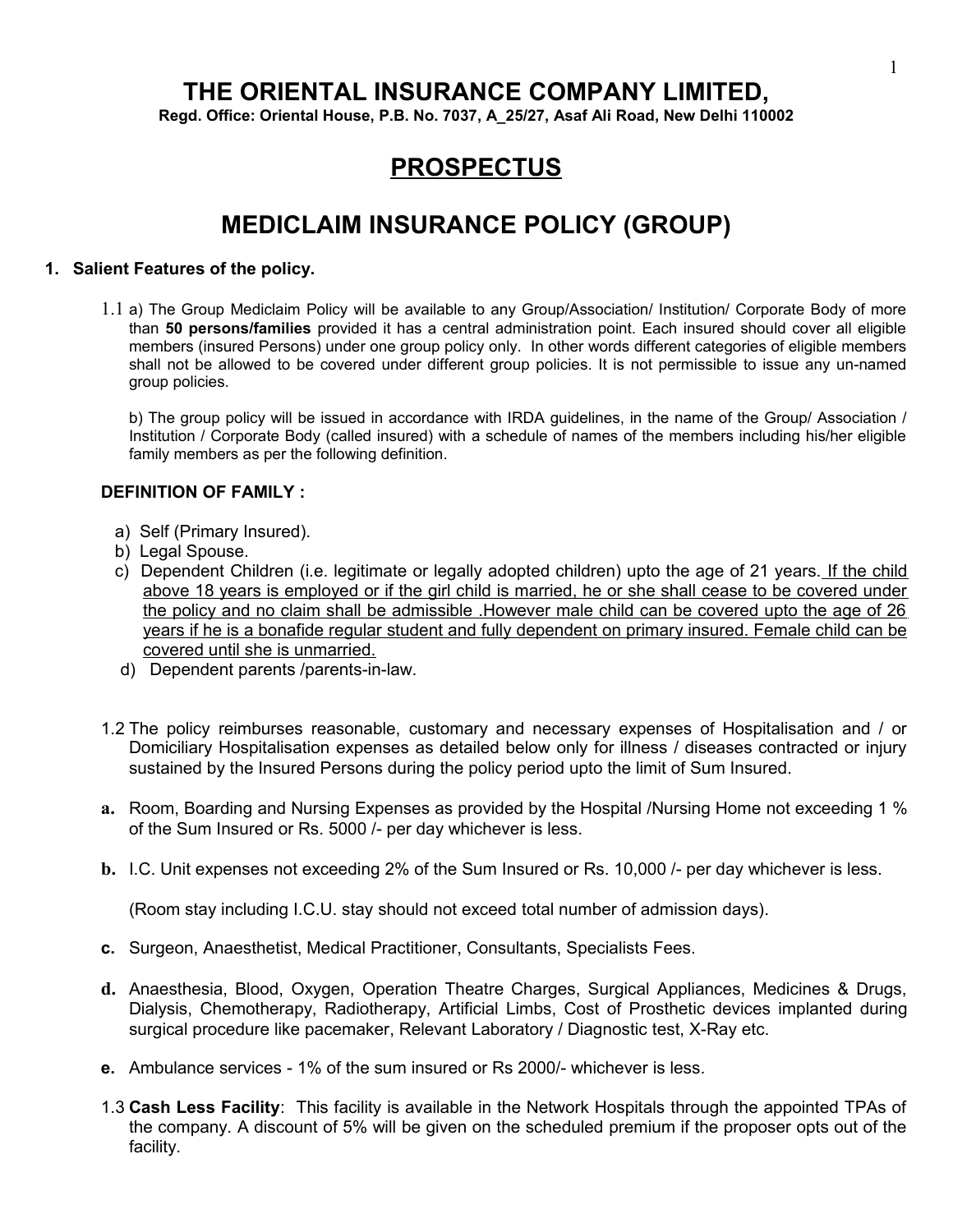# **2. DEFINITIONS**

2.1 '**'HOSPITAL/NURSING HOME':** A hospital/Nursing home means any institution established for in- patient care and day care treatment

of illness and / or injuries and which has been registered as a hospital with the local authorities under the Clinical Establishments (Registration and Regulation) Act, 2010 or under the enactments specified under the Schedule of Section 56(1) of the said Act OR complies with all minimum criteria as under:

- has qualified nursing staff under its employment round the clock;

- has at least 10 inpatient beds, in towns having a population of less than 10,00,000 and 15 inpatient beds in all other places;

- has qualified medical practitioner (s) in charge round the clock;

- has a fully equipped operation theatre of its own where surgical procedures are carried out

- maintains daily records of patients and makes these accessible to the Insurance company's authorized personnel.

The term 'Hospital/Nursing Home' shall not include an establishment which is a place of rest, a place for the aged, a place for drug addicts or a place for alcoholics, a hotel or a similar place.

Note: In case of Ayurvedic / Homeopathic / Unani treatment, Hospitalisation expenses are admissible only when the treatment is taken as in-patient, in a Government Hospital / Medical College Hospital.

- 2.2 **HOSPITALISATION PERIOD:** Expenses on Hospitalisation are admissible only if hospitalisation is for a minimum period of 24 hours, except in cases of specialized treatment as detailed here below
	- i. Haemo Dialysis,
	- ii. Parentral Chemotherapy,
	- iii. Radiotherapy,
	- iv. Eye Surgery,
	- v. Lithotripsy (kidney stone removal),
	- vi. Tonsillectomy,
	- vii. D&C,
	- viii. Dental surgery following an accident
	- ix. Hysterectomy
	- x. Coronary Angioplasty
	- xi. Coronary Angiography
	- xii. Surgery of Gall bladder, Pancreas and bile duct
	- xiii. Surgery of Hernia
	- xiv. Surgery of Hydrocele.
	- xv. Surgery of Prostrate.
	- xvi. Gastrointestinal Surgery.
- xvii. Genital Surgery.
- xviii. Surgery of Nose.
- xix. Surgery of throat.
- xx. Surgery of Appendix.
- xxi. Surgery of Urinary System.
- xxii. Treatment of fractures / dislocation excluding hair line fracture, Contracture releases and minor reconstructive procedures of limbs which otherwise require hospitalisation.
- xxiii. Arthroscopic Knee surgery.
- xxiv. Laproscopic therapeutic surgeries.
- xxv. Any surgery under General Anaesthesia.
- xxvi. Or any such disease / procedure agreed by TPA/Company before treatment.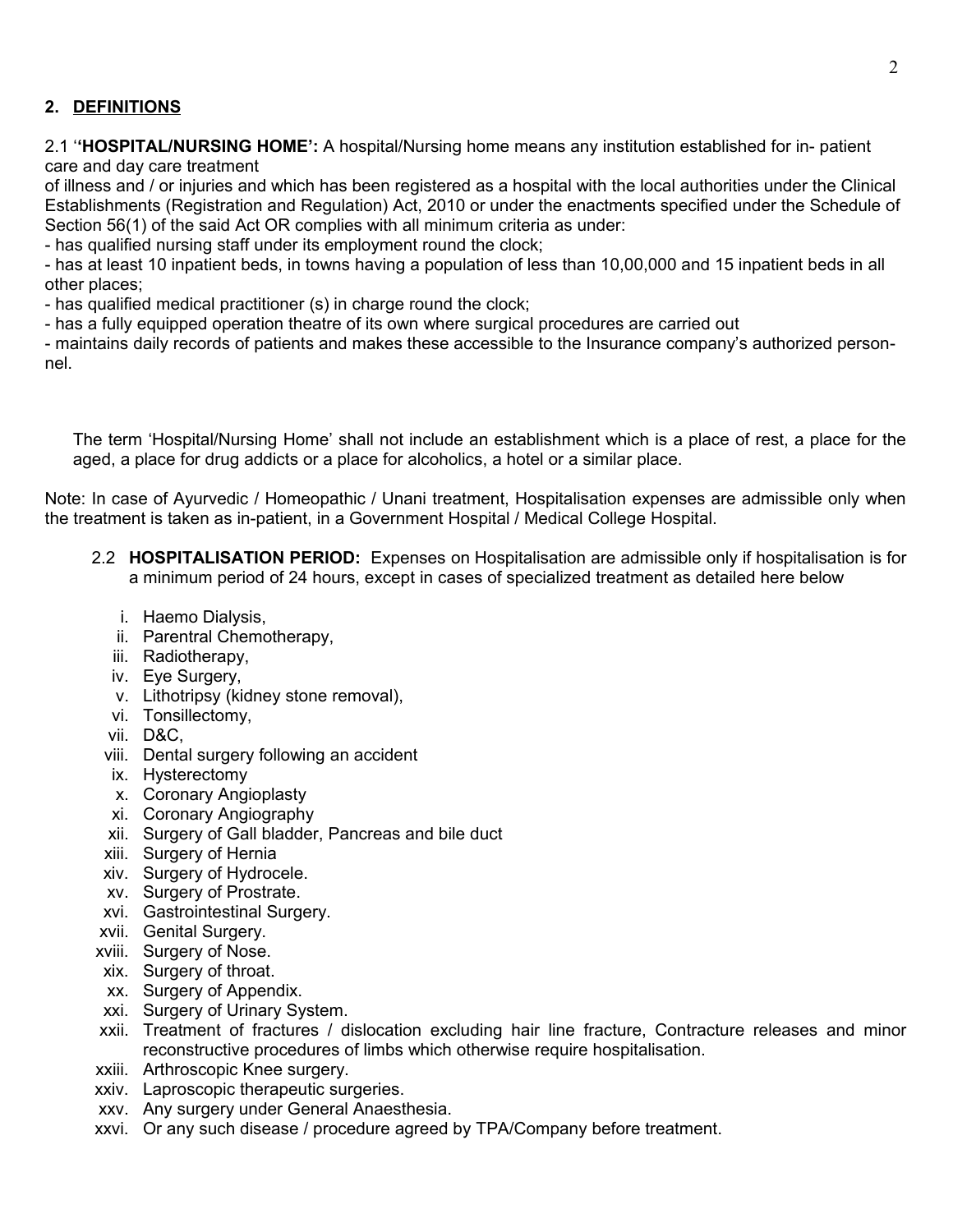## **NOTE: PROCEDURES / TREATMENTS USUALLY DONE IN OUT PATIENT DEPARTMENT ARE NOT PAYABLE UNDER THE POLICY EVEN IF CONVERTED TO DAY CARE SURGERY / PROCEDURE OR AS IN PATIENT IN THE HOSPITAL FOR MORE THAN 24 HOURS.**

**2.3 DOMICILIARY HOSPITALISATION BENEFIT**: Domiciliary hospitalization means medical treatment for a period exceeding three days for such an illness/disease/injury which in the normal course would require care and treatment at a hospital but is actually taken while confined at home under any o f the following circumstances: - the condition o f the patient is such that he/she is not in a condition to be removed to a hospital, or

- the patient takes treatment at home on account o f non availability of room in a hospital.

## **Subject however to the condition that Domiciliary Hospitalisation benefit shall not cover**

- a) Expenses incurred for pre and post hospital treatment and
- b) Expenses incurred for treatment for any of the following diseases :
	- i. Asthma
	- ii. Bronchitis,
	- iii. Chronic Nephritis and Nephritic Syndrome,
	- iv. Diarrhoea and all types of Dysenteries including Gastro-enteritis,
	- v. Diabetes Mellitus and Insipidus,
	- vi. Epilepsy,
	- vii. Hypertension,
	- viii. Influenza, Cough and Cold,
	- ix. All Psychiatric or Psychosomatic Disorders,
	- x. Pyrexia of unknown origin for less than 10 days,
	- xi. Tonsillitis and Upper Respiratory Tract infection including Laryngitis and Pharingitis,
	- xii. Arthritis, Gout and Rheumatism.

 **Note:** Liability of the Company under this clause is restricted as stated in the schedule attached hereto.

- **2.4 INSURED PERSON:** Means Person(s) named on the schedule of the policy.
- **2.5 ENTIRE CONTRACT:** This policy / proposal and declaration given by the insured constitute the complete contract of this policy. Only Insurer may alter the terms and conditions of this policy. Any alteration that may be made by the insurer shall only be evidenced by a duly signed and sealed endorsement on the policy.

**2.6 NETWORK PROVIDER:** means hospitals or healthcare providers enlisted by an insurer, or by a TPA and insurer together, to provide medical services to an insured on payment, by a cashless facility.

**2.7 PRE-HOSPITALISATION EXPENSES:** Medical Expenses incurred during the period upto 30 days prior to the date of admission, provided that:

i. Such Medical Expenses are incurred for the same condition for which the Insured Person's Hospitalisation was required, and

ii. The In-patient Hospitalization claim for such Hospitalization is admissible by the Insurance Company.

**2.8 POST-HOSPITALISATION: EXPENSES:** Medical Expenses incurred for a period upto 60 days from the date of discharge from the hospital, provided that:

i. Such Medical Expenses are incurred for the same condition for which the Insured Person's Hospitalisation was required, and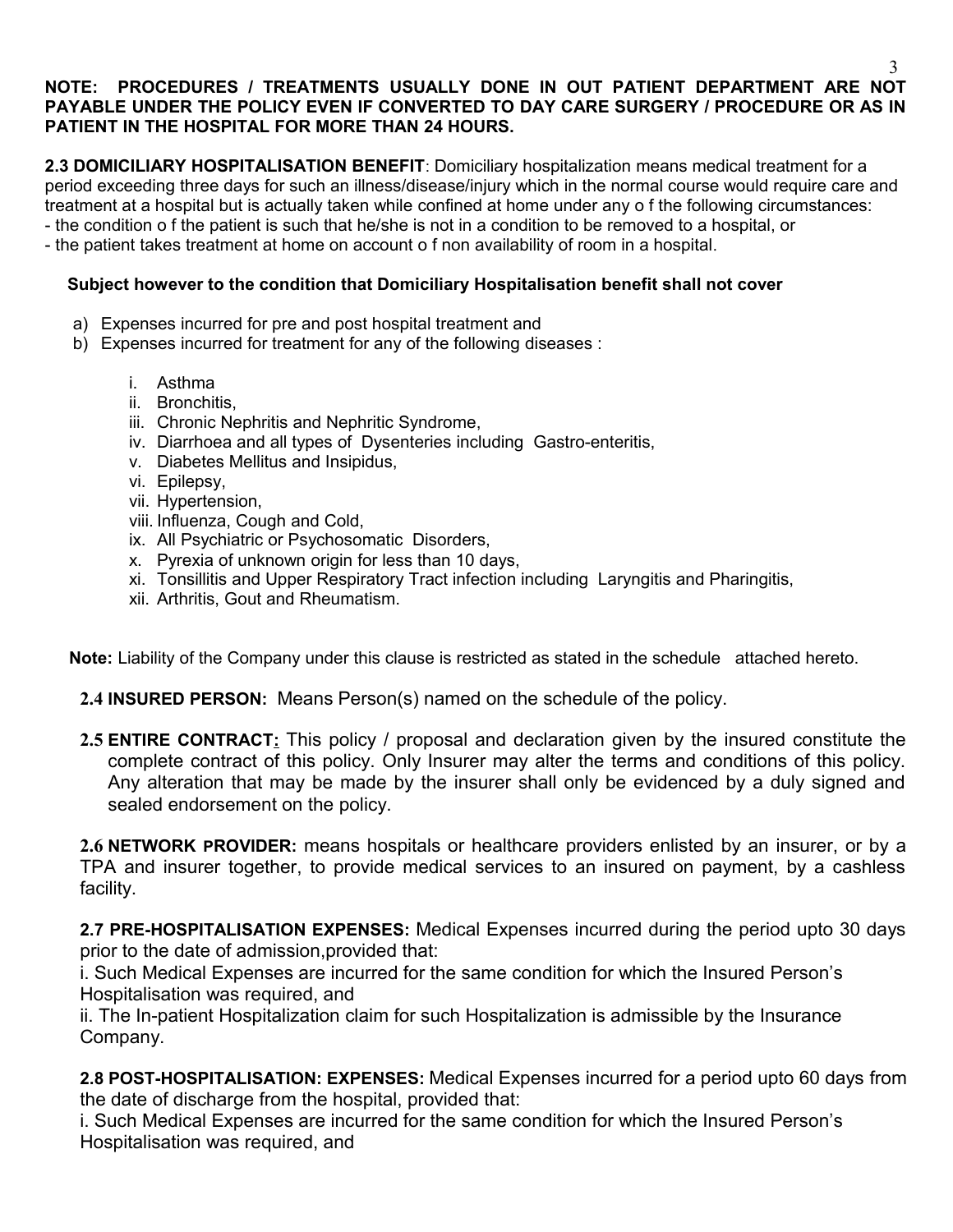ii. The In-patient Hospitalization claim for such Hospitalization is admissible by the Insurance Company.

**2.9 MEDICAL PRACTITIONER:** A Medical practitioner is a person who holds a valid registration from the Medical Council of any state or Medical Council of India or Council for Indian Medicine or for Homeopathy set up by the government of India or a State Government and is thereby entitled to practice medicine within its jurisdiction; and is acting within the scope and jurisdiction of license. .

**2.10 QUALIFIED NURSE:** Qualified nurse is a person who holds a valid registration from the Nursing Council of India or the Nursing Council o f any state in India.

**2.11 PRE EXISTING DISEASE:** Any condition, ailment or injury or related condition(s) for which you had signs or symptoms, and / or were diagnosed, and / or received medical advice / treatment within 48 months to prior to the first policy issued by the insurer.

Further any complications arising from pre-existing ailment / disease / injuries will be considered as a part of that pre existing health condition.

**2.12 IN-PATIENT**: An Insured person who is admitted to hospital and stays for at least 24 hours for the sole purpose of receiving the treatment for suffered ailment / illness / disease / injury / accident during the currency of the policy.

**2.13 REASONABLE AND CUSTOMARY CHARGES:** means the charges for services or supplies, which are the standard charges for the specific provider and consistent with the prevailing charges in the geographical area for identical or similar services, taking into account the nature of the illness / injury involved**.** 

**2.14 CASHLESS FACILITY:** It means a facility extended by the insurer to the insured where the payments of the costs of the treatment undergone by the insured in accordance with the policy terms and conditions, are directly made to the network provider by the insurer to the extent of pre- authorization approved**.**

**2.15 I .D. CARD:** means the card issued to the Insured Person by the TPA to avail Cashless facility in the Network Hospital.

**2.16 LIMIT OF INDEMNITY**: means the amount stated in the schedule against the name of each insured person which represents maximum liability for any and all claims made during the policy period in respect of that insured person for hospitalization taking place during the currency of the policy.

**2.17 ANY ONE ILLNESS:** Any one illness means continuous Period of illness and it includes relapse within 45 days from the date of last consultation OR 105 days from the date of discharge ,whichever is earlier, from the Hospital/Nursing Home where treatment may have been taken.

**2.18 PERIOD OF POLICY:** This insurance policy is issued for a period of one year as shown in the schedule.

# **3. MATERNITY EXPENSES AND NEWBORN CHILD COVER BENEFIT EXTENSION:**

This is an optional cover, which can be obtained on payment of 10% of the total basic premium for all the insured persons under the policy. Total basic premium means the total premium computed before applying group discount and /or High Claims Ratio Loading, Low Claim Discount.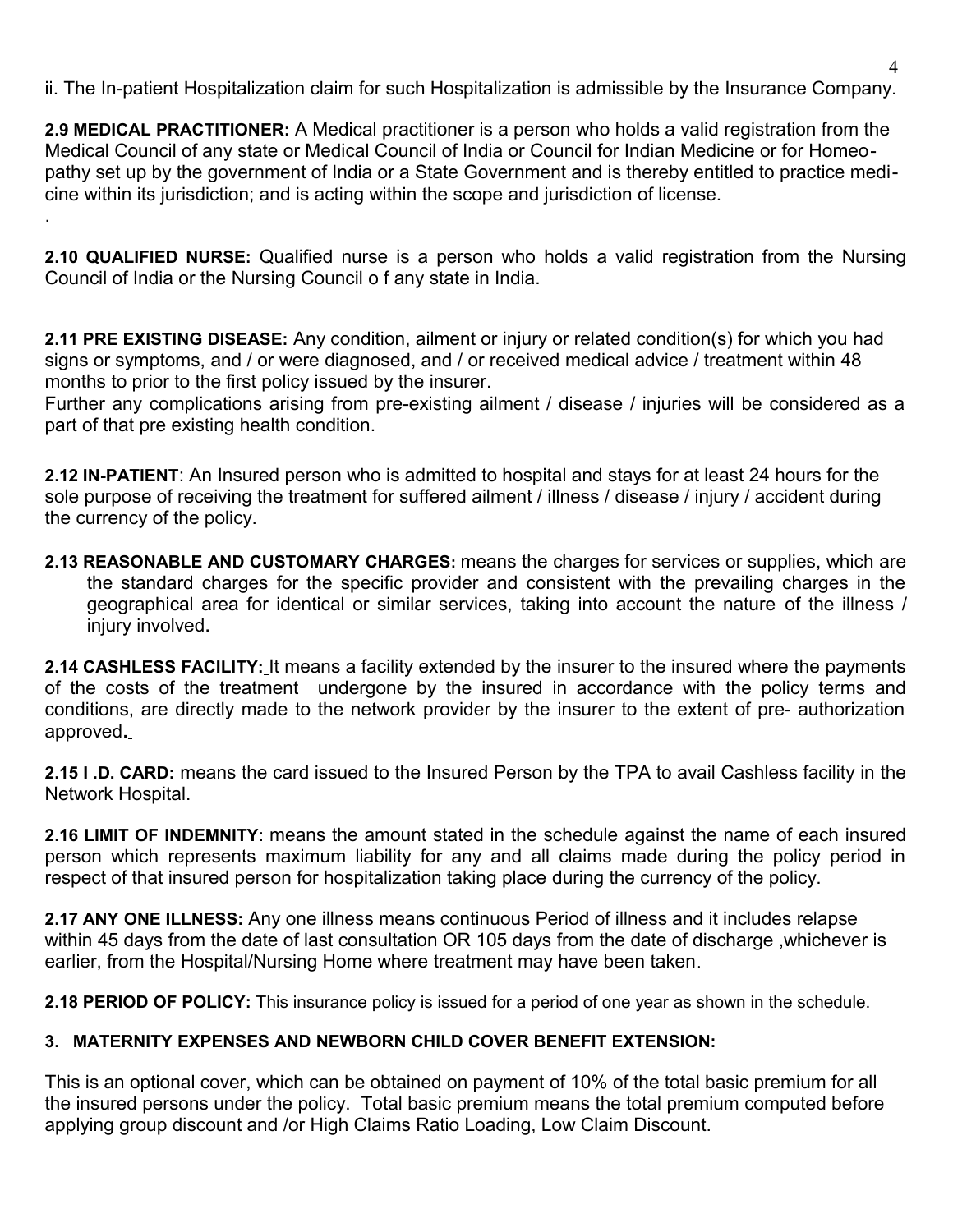Option for Maternity Expenses and Newborn Child Cover Benefit Extension has to be exercised at the time of inception of the policy period and no refund is allowable in case of cancellation of this option during the currency of the policy.

Those insured persons who are already having two or more living children will not be eligible for this benefit

Claim in respect of only first two children and/or operations associated therewith will be considered in respect of any one insured person covered under the policy or any valid and effective renewal thereof The maximum benefit allowable under this clause will be Rs. 50,000/-and would fall under different heads mentioned under item 1.2. The sum insured under above benefit shall be a part of basic sum insured.

# **Special conditions applicable to Maternity Expenses & Newborn Child Cover Benefit Extension**

These benefits are admissible only if the expenses are incurred in hospital/nursing home as in-patient in India.

A waiting period of 9 months is applicable for payment of any claim relating to normal delivery or caesarean section or abdominal operation for extra uterine Pregnancy. The waiting period may be relaxed only in case of delivery, miscarriage or abortion induced by accident or other medical emergency.

Expenses incurred in connection with voluntary medical termination of pregnancy during the first twelve weeks from the date of conception are not covered.

Pre-natal and post-natal expenses are not covered unless admitted in Hospital/nursing home and treatment is taken there.

Pre Hospitalisation and post Hospitalisation benefits are not available under this section. New born child shall be covered from day one upto the age of 3 months and expenses incurred for

treatment taken in hospital as in patient shall only be payable within the specified sum insured of Rs 50,000/- under Maternity benefit extension. Congenital diseases of new born child shall be excluded**.** 

# **4 EXCLUSIONS:**

.

The Company shall not be liable to make any payment under this policy in respect of any expenses whatsoever incurred by any Insured Person in connection with or in respect of:

**4.1 Pre-existing health condition or disease or ailment / injuries** : Any ailment / disease / injuries / health condition which are pre-existing (treated / untreated, declared / not declared in the proposal form), when the cover incepts for the first time are excluded upto 4 years of this policy being in force continuously.

This exclusion will also apply to any complications arising from pre existing ailments / diseases / injuries.

- **4.2** Any disease other than those stated in clause 4.3, contracted by the Insured person during the first 30 days from the commencement date of the policy except treatment for accidental external injuries.
- **4.3** During the period of insurance cover, the expenses on treatment of following ailment / diseases / surgeries for specified periods are not payable if contracted and / or manifested during the currency of the policy.

|     | Benign ENT disorders and surgeries i.e. Tonsillectomy, Adenoidectomy, Mastoidectomy, 1 year |         |
|-----|---------------------------------------------------------------------------------------------|---------|
|     | Tympanoplasty etc.                                                                          |         |
|     | Polycystic ovarian diseases.                                                                | vear    |
| lii | Surgery of hernia.                                                                          | 2 vears |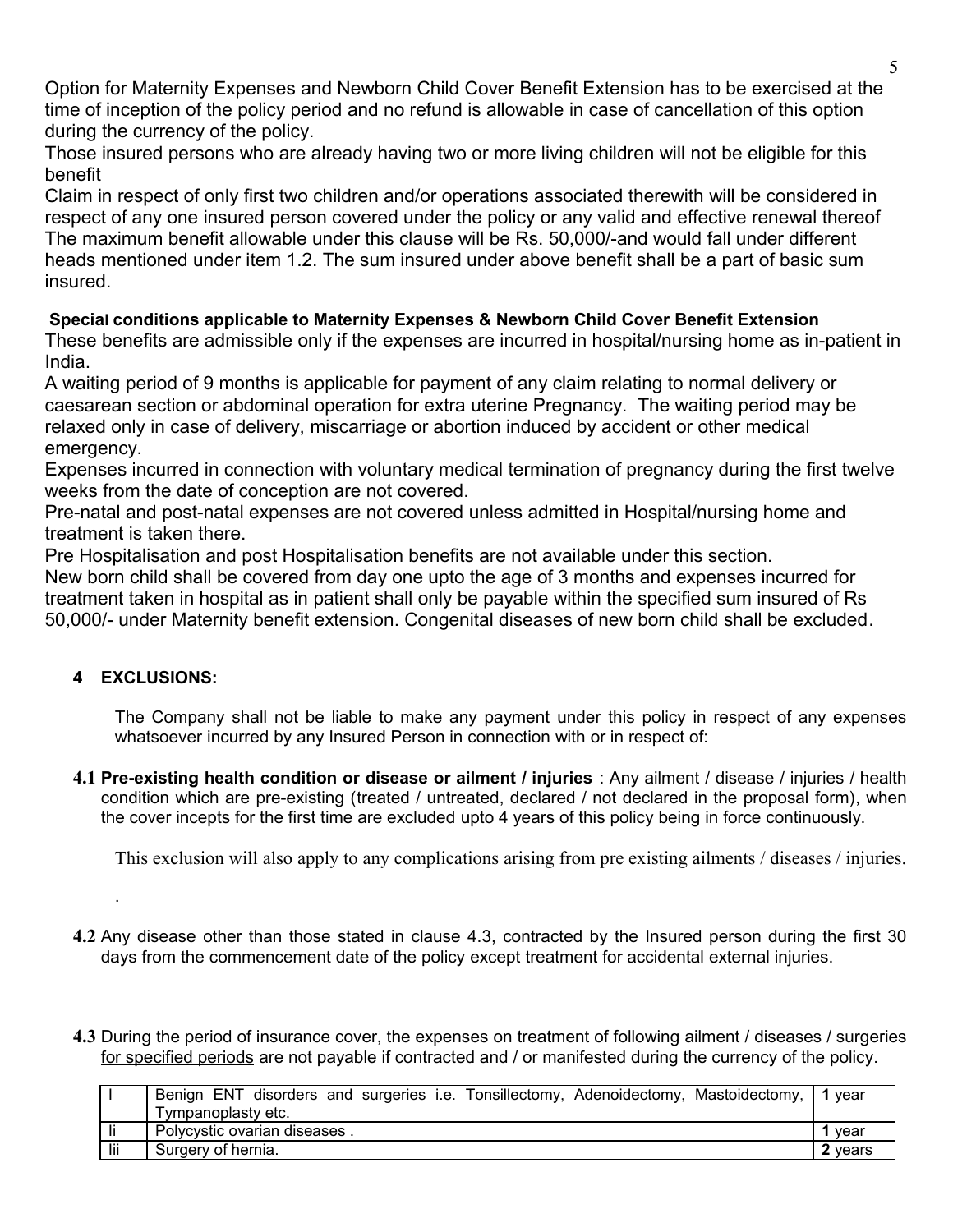| Iv        | Surgery of hydrocele.                                                           | 2 years |
|-----------|---------------------------------------------------------------------------------|---------|
| V         | Non infective Arthritis.                                                        | 2 years |
| Vi        | <b>Undescendent Testes.</b>                                                     | 2 Years |
| Vii       | Cataract.                                                                       | 2 Years |
| Viii      | Surgery of benign prostatic hypertrophy.                                        | 2 Years |
| Ix.       | Hysterectomy for menorrhagia or fibromyoma.or myomectomy or prolapse of uterus. | 2 Years |
| X         | Fissure / Fistula in anus.                                                      | 2 Years |
| Xi        | Piles.                                                                          | 2 Years |
| Xii       | Sinusitis and related disorders.                                                | 2 Years |
| Xiii      | Surgery of gallbladder and bile duct excluding malignancy.                      | 2 Years |
| Xiv       | Surgery of genito urinary system excluding malignancy.                          | 2 Years |
| Xv        | Pilonidal Sinus.                                                                | 2 Years |
| Xvi       | Gout and Rheumatism.                                                            | 2 Years |
| Xvii      | Hypertension.                                                                   | 2 Years |
| Xviii     | Diabetes.                                                                       | 2 Years |
| Xix       | Calculus diseases.                                                              | 2 Years |
| <b>XX</b> | Surgery for prolapsed inter vertebral disk unless arising from accident.        | 2 Years |
| xxi       | Surgery of varicose veins and varicose ulcers.                                  | 2 Years |
| xxii      | Congenital internal diseases.                                                   | 2 Years |
| xxiii     | Joint Replacement due to Degenerative condition.                                | 4 Years |
| xxiv      | Age related osteoarthritis and Osteoporosis                                     | 4 Years |

 **If the continuity of the renewal is not maintained, then subsequent cover will be treated as fresh policy and clauses 4.1., 4.2, 4 .3 will apply unless agreed by the Company and suitable endorsement passed on the policy.**

- **4.4** Injury or disease directly or indirectly caused by or arising from or attributable to War, Invasion, Act of Foreign Enemy, War like operations (whether war be declared or not) or by nuclear weapons / materials.
- **4.5** Circumcision (unless necessary for treatment of a disease not excluded hereunder or as may be necessitated due to any accident), vaccination, inoculation or change of life or cosmetic or of aesthetic treatment of any description, plastic surgery other than as may be necessitated due to an accident or as a part of any illness.
- **4.6** Cosmetic surgery for correction of eye sight, cost of spectacles, contact lenses, hearing aids etc.
- **4.7** Any dental treatment or surgery which is corrective, cosmetic or of aesthetic procedure, filling of cavity, root canal including wear and tear etc unless arising from disease or injury and which requires hospitalisation for treatment.
- **4.8** Convalescence, general debility, "run down" condition or rest cure, congenital external diseases or defects or anomalies, sterility, any fertility, sub-fertility or assisted conception procedure, venereal diseases, intentional self-injury/suicide, all psychiatric and psychosomatic disorders and diseases / accident due to and or use, misuse or abuse of drugs / alcohol or use of intoxicating substances or such abuse or addiction etc.
- **4.9** All expenses arising out of any condition directly or indirectly caused by, or associated with Human T-cell Lymphotropic Virus Type III (HTLD - III) or Lymohadinopathy Associated Virus (LAV) or the Mutants Derivative or Variations Deficiency Syndrome or any Syndrome or condition of similar kind commonly referred to as AIDS, HIV and its complications including sexually transmitted diseases..
- **4.10** Expenses incurred at Hospital or Nursing Home primarily for evaluation / diagnostic purposes which is not followed by active treatment for the ailment during the hospitalised period.

6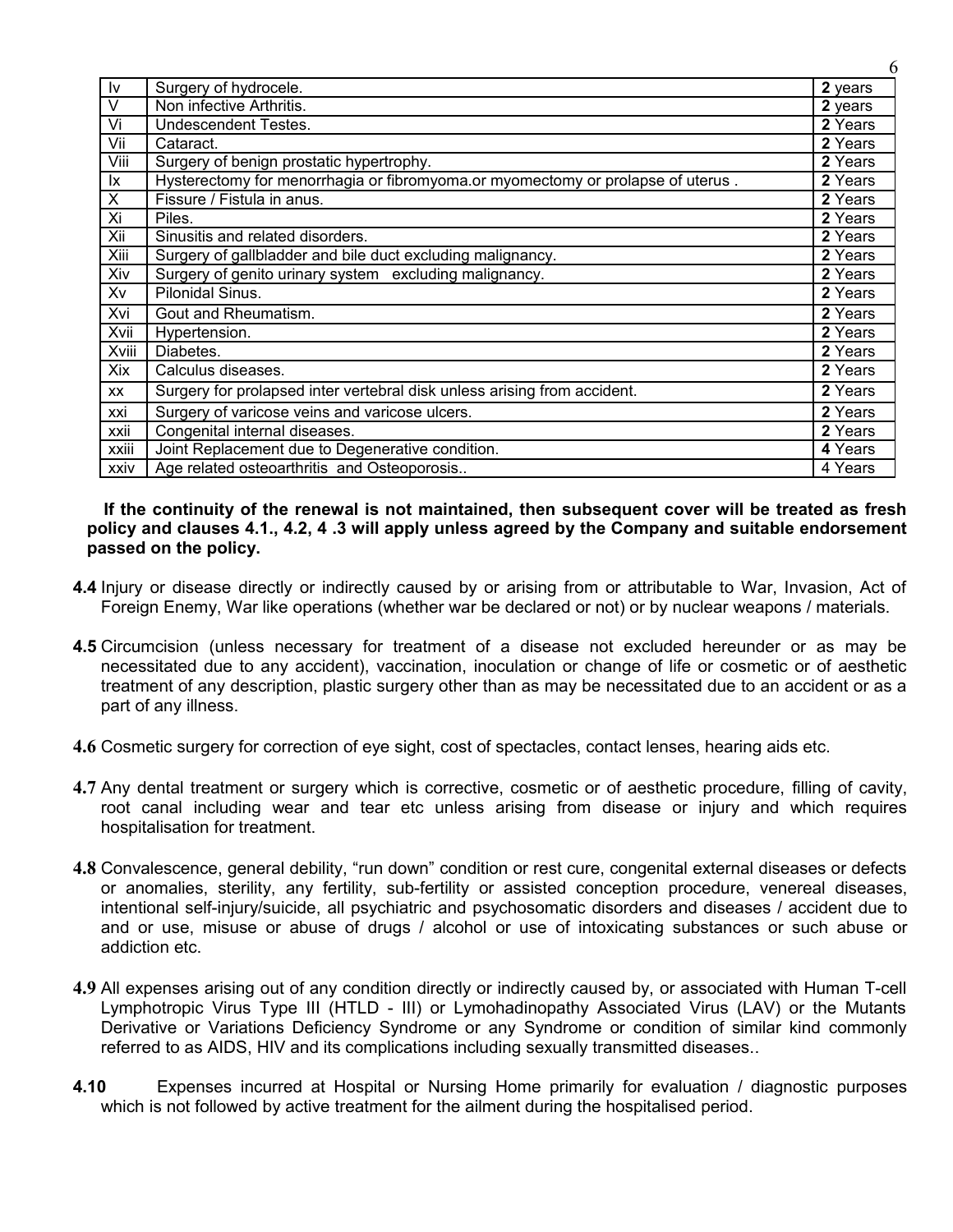- **4.11** Expenses on vitamins and tonics etc. unless forming part of treatment for injury or disease as certified by the attending physician.
- **4.12** Any Treatment arising from or traceable to pregnancy, childbirth, miscarriage, caesarean section, abortion or complications of any of these including changes in chronic condition as a result of pregnancy. .
- **4.13** Naturopathy treatment, unproven procedure or treatment, experimental or alternative medicine and related treatment including acupressure, acupuncture, magnetic and such other therapies etc.
- **4.14** Expenses incurred for investigation or treatment irrelevant to the diseases diagnosed during hospitalization or primary reasons for admission. Private nursing charges, Referral fee to family doctors, Out station consultants / Surgeons fees etc.
- **4.15** Genetical disorders and stem cell implantation / surgery.
- **4.16** External and or durable Medical / Non medical equipment of any kind used for diagnosis and or treatment including CPAP, CAPD, Infusion pump etc., Ambulatory devices i.e. walker, Crutches, Belts, Collars, Caps, splints, slings, braces, Stockings etc of any kind, Diabetic foot wear, Glucometer / Thermometer and similar related items etc and also any medical equipment which is subsequently used at home etc.
- **4.17** All non medical expenses including Personal comfort and convenience items or services such as telephone, television, Aya / barber or beauty services, diet charges, baby food, cosmetics, napkins, toiletry items etc, guest services and similar incidental expenses or services etc.
- **4.18** Change of treatment from one pathy to other pathy unless being agreed / allowed and recommended by the consultant under whom the treatment is taken.
- **4.19** Treatment of obesity or condition arising therefrom (including morbid obesity) and any other weight control programme, services or supplies etc.
- **4.20** Any treatment required arising from Insured's participation in any hazardous activity including but not limited to scuba diving, motor racing, parachuting, hang gliding, rock or mountain climbing etc unless specifically agreed by the Insurance Company.
- **4.21** Any treatment received in convalescent home, convalescent hospital, health hydro, nature care clinic or similar establishments.
- **4.22** Any stay in the hospital for any domestic reason or where no active regular treatment is given by the specialist.
- **4.23** Out patient Diagnostic, Medical and Surgical procedures or treatments, non-prescribed drugs and medical supplies, Hormone replacement therapy, Sex change or treatment which results from or is in any way related to sex change.
- **4.24** Massages, Steam bathing, Shirodhara and alike treatment under Ayurvedic treatment.
- **4.25** Any kind of Service charges, Surcharges, Admission fees / Registration charges etc levied by the hospital.
- **4.26** Doctor's home visit charges, Attendant / Nursing charges during pre and post hospitalization period.
- **4.27** Treatment which is continued before hospitalization and continued during and after discharge for an ailment / disease / injury different from the one for which hospitalization was necessary.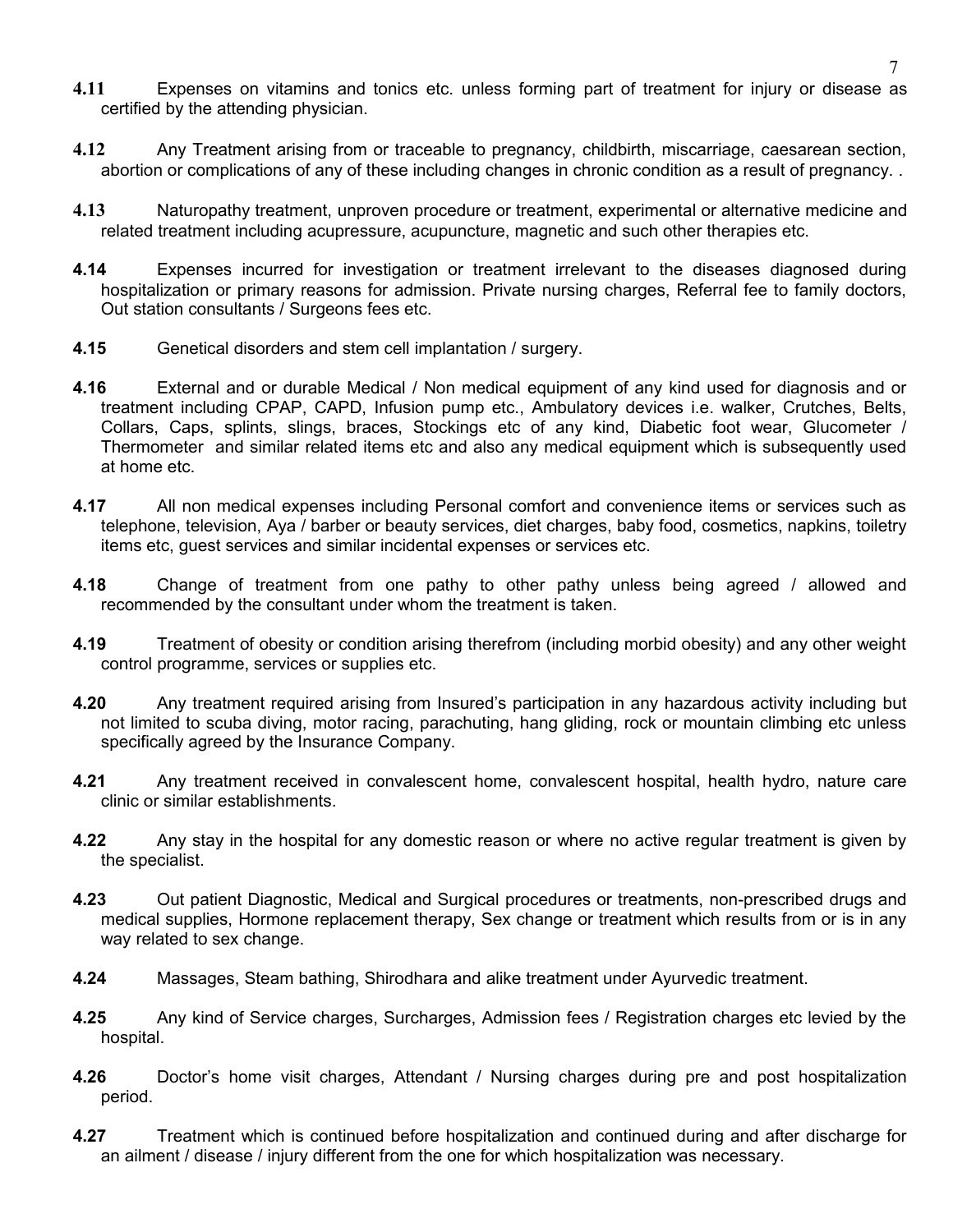5.1 **CANCELLATION CLAUSE:** Company may at any time, cancel this Policy by sending the Insured 30 (Thirty) days notice by registered letter at the Insured's last known address and in such an event the Company shall refund to the Insured a pro-rata premium for un-expired Period of Insurance. (Such cancellation by the Company shall be only on grounds of moral hazards such as intentional misrepresentation / malicious suppression of facts intended to misleading the Company about the acceptability of the proposal, lodging a fraudulent claim and such other intentional acts of the insured / beneficiaries under the policy). The Company shall, however, remain liable for any claim which arose prior to the date of cancellation. The Insured may at any time cancel this policy and in such event the Company shall allow refund of premium at Company's short period rate only (table given here below) provided no claim has occurred during the policy period up to date of cancellation.

| Rate of premium to be charged |
|-------------------------------|
| 1/4th of the annual rate      |
| 1/2 of the annual rate        |
| 3/4th of the annual rate      |
| Full annual rate              |
|                               |

### **5.2 BONUS- LOW CLAIM RATIO DISCOUNT / MALUS - HIGH CLAIM RATIO LOADING**

**BONUS- LOW CLAIM RATIO DISCOUNT** Low claim ratio discount at the following scale will be allowed on the total premium at renewal only, depending upon the incurred claims ratio for the entire group insured under the group Mediclaim insurance policy for the preceding three completed years excluding the year immediately preceding the date of renewal. Where the group mediclaim insurance policy has not been in force for three completed years, such shorter period of completed years excluding the year immediately preceding the date of renewal will be taken into account.

| <b>Incurred Claims Ratio under Group Policy</b> | <b>Discount</b> |  |  |
|-------------------------------------------------|-----------------|--|--|
| Not exceeding 60%                               | 5%              |  |  |
| Not exceeding 50%                               | 15%             |  |  |
| Not exceeding 40%                               | 25%             |  |  |
| Not exceeding 30%                               | 35%             |  |  |
| Not exceeding 25%                               | 40%             |  |  |

5.3 **MALUS - HIGH CLAIM RATIO LOADING** The total premium payable at renewal of the group policy will be loaded at the following scale depending upon the incurred claims ratio for the entire group insured under the group Mediclaim insurance policy for the preceding three completed years excluding the year immediately preceding the date of renewal. Where the group Mediclaim policy has not been in force for three completed years, such shorter period of completed years, excluding the year immediately preceding the date of renewal will be taken into account.

| <b>Incurred Claims Ratio under Group Policy</b> | Loading              |  |  |
|-------------------------------------------------|----------------------|--|--|
| Between 70% and 100%                            | 25%                  |  |  |
| Between 101% and 125%                           | 55%                  |  |  |
| Between 126% and 150%                           | 90%                  |  |  |
| Between 151% and 175%                           | 120%                 |  |  |
| Between 176% and 200%                           | 150%                 |  |  |
| Above 200%                                      | cover to be reviewed |  |  |

Note: Low claim ratio discount (Bonus) or High Claim ratio loading (Malus) will be applicable to the premium at renewal of the policy depending on the incurred claim ratio for the entire group insured.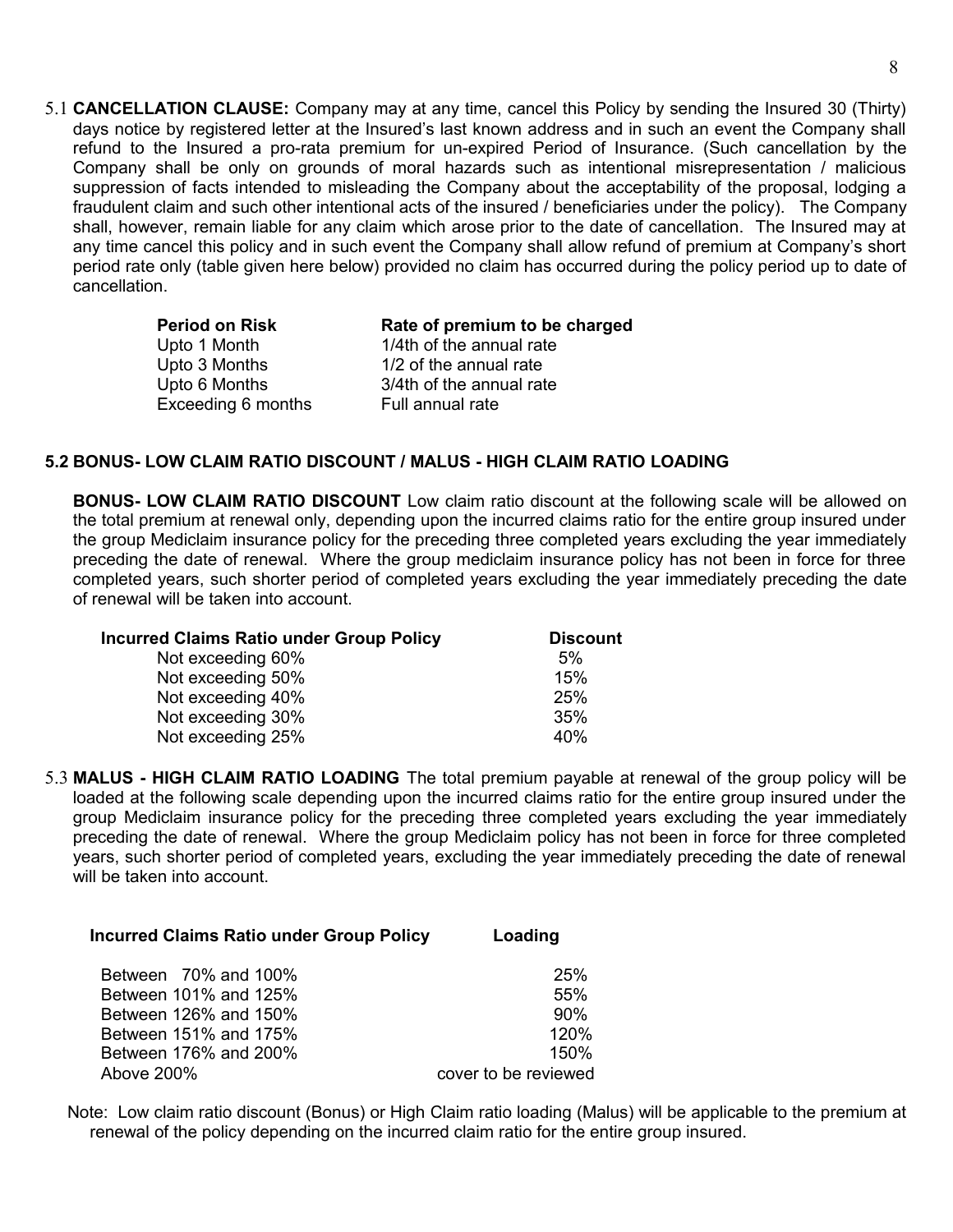Incurred claims would mean claims paid plus claims outstanding in respect of the entire group insured under the policy during the relevant period.

- **6 GROUP DISCOUNT:** The Group Discount depending upon total number of insured persons (families) at inception of the policy is allowed at the following scale.
	- **a)** No discount is offered for a group consisting of less than 101 members.
	- **b)** Addition / deletion during currency will not be considered for change in discount. Discount is applicable on number of persons on renewal / inception date only.

| No. Of persons / Families | Discount % |  |  |  |
|---------------------------|------------|--|--|--|
| 101-1000                  | 10.00      |  |  |  |
| 1,001-5,000               | 12.50      |  |  |  |
| 5,001-15,000              | 15.00      |  |  |  |
| 15,001-25,000             | 20.00      |  |  |  |
| 25,001-50,000             | 25.00      |  |  |  |

## **Family Package Policy Clause and Family discount not applicable.**

**7 PRE -ACCEPTANCE HEALTH CHECKUP:** Any person beyond 45 years of age desiring to take insurance cover has to submit following medical reports from listed Network Diagnostic Centre or any other medical reports required by the company in case of fresh proposal and renewal where there is a break in policy period.

| Age            | 45-55                                  | <b>ABOVE 55 Years</b>                     |  |  |
|----------------|----------------------------------------|-------------------------------------------|--|--|
|                | PHYSICAL EXAMINATION                   | PHYSICAL EXAMINATION                      |  |  |
|                | URINE(MICROALBUMIN UREA)               | URINE(MICROALBUMIN UREA)                  |  |  |
|                | GLYCOCYLATED, HAEMOGLOBIN              | <b>GLYCOCYLATED HAEMOGLOBIN</b>           |  |  |
|                | ULTRASONOGRAPHY (WHOLE ABDOMEN AND     | ULTRASONOGRAPHY<br>(WHOLE                 |  |  |
| <b>MEDICAL</b> | PELVIS)                                | <b>ABDOMEN AND PELVIS)</b>                |  |  |
| <b>TEST</b>    | ELECTRO CARDIO GRAM                    | <b>KNEES</b><br><b>BOTH</b><br><b>RAY</b> |  |  |
|                |                                        | (ANTEPOSTERIOR AND LATREL)                |  |  |
|                | COMPLETE EYE TEST INCLUDING FUNDUS ETC | COMPLETE EYE TEST INCLUDING               |  |  |
|                |                                        | <b>FUNDUS ETC</b>                         |  |  |
|                |                                        | STRESS TEST (TMT)                         |  |  |

8 **SUM INSURED:** The Company's liability in respect of all claims admitted during the period of Insurance shall not exceed the sum insured opted by the Insured person. Minimum sum insured is Rs 50,000/- and in multiples of Rs 25,000/- upto Rs 2, 00,000/- . Beyond the Sum Insured of Rs. 200000/- in multiples of Rs. 50000/- upto Rs 500000/-.

**9 PREMIUM REVISION CLAUSE**: The above rates are valid for a period of 1 year only. The company may revise the premium rates and / or the terms & conditions of the policy upon renewal thereof as per IRDA guidelines prevailing at that time.

## **10 PORTABILITY**

THIS POLICY IS PORTABLE TO THE EXTENT THAT THE INSURED MEMBER MAY OPT OUT OF THE GROUP AND SWITCH FROM GROUP INSURANCE PLAN TO INDIVIDUAL/FAMILY INSURANCE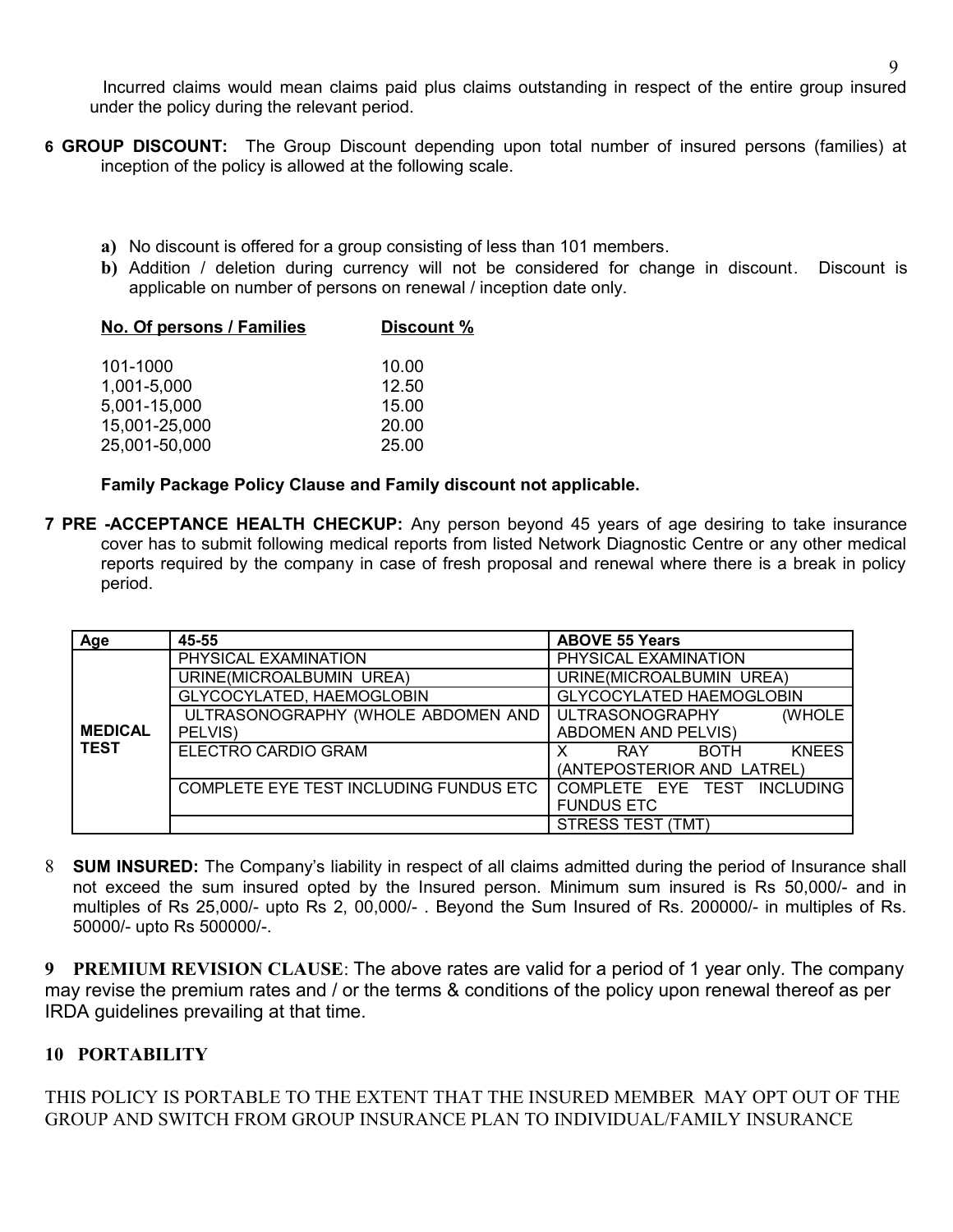## COVER WITH THE SAME INSURER(THE GROUP INSURER). PORTABILITY MAINTAINS THE CREDIT GAINED BY THE INSURED FOR PRE-EXISTING CONDITIONS AND TIME BOUND EXCLUSIONS.

IF THE INSURED DESIRES TO PORT HIS POLICY, REQUEST FOR THE SAME HAS TO BE MADE ATLEAST 45 DAYS PRIOR TO RENEWAL DATE.

## **11 AUTHORITY TO OBTAIN RECORDS**.

a) The insured person hereby agrees to and authorizes the disclosure to the insurer or the TPA or any other person nominated by the insurer of any and all Medical records and information held by any Institution / Hospital or Person from which the insured person has obtained any medical or other treatment to the extent reasonably required by either the insurer or the TPA in connection with any claim made under this policy or the insurer's liability thereunder.

b) The insurer and the TPA agree that they will preserve the confidentiality of any documentation and information that comes into their possession pursuant to (a) above and will only use it in connection with any claim made under this policy or the insurer's liability thereunder.

- 12. **QUALITY OF TREATMENT :** The insured hereby acknowledges and agrees that payment of any claim by or on behalf of the insurer shall not constitute on part of the insurance company a guarantee or assurance as to the quality or effectiveness of any medical treatment obtained by the insured person, it being agreed and recognized by the policy holder that insurer is not in any way responsible or liable for the availability or quality of any services (Medical or otherwise) rendered by any institution (including a network hospital) whether pre-authorized or not.
- **13. IRDA REGULATION NO. 5.** This policy is subject to regulation 5 of IRDA (Protection of Policy Holder interest) regulation.
- **14**. **NOTICE OF CLAIM**: Immediate notice of claim with particulars relating to Policy Number, ID Card No., Name of insured person in respect of whom claim is made, Nature of disease / illness / injury and Name and Address of the attending medical practitioner / Hospital/Nursing Home etc. should be given to the Company / TPA while taking treatment in the Hospital / Nursing Home by Fax, Email. Such notice should be given within 48 hours of admission or before discharge from Hospital / Nursing Home.

### **15. PROCEDURE FOR AVAILING CASHLESS ACCESS SERVICES IN NETWORK HOSPITAL/NURSING HOME :**

i) Claim in respect of Cashless Access Services will be through the Company / TPA provided admission is in a listed hospital in the agreed list of the networked Hospitals / Nursing Homes and is subject to pre admission authorization. The Company /TPA shall, upon getting the related medical details / relevant information from the insured person / network Hospital / Nursing Home, verify that the person is eligible to claim under the policy and after satisfying itself will issue a pre-authorisation letter / guarantee of payment letter to the Hospital / Nursing Home mentioning the sum guaranteed as payable, also the ailment for which the person is seeking to be admitted as in-patient.

ii) The Company /TPA reserves the right to deny pre-authorisation in case the hospital / insured person is unable to provide the relevant information / medical details as required by the Company /TPA. In such circumstances denial of Cashless Access should in no way be construed as denial of claim. The insured person may obtain the treatment as per his/her treating doctor's advice and later on submit the full claim papers to the Company /TPA for reimbursement within 7 days of the discharge from Hospital / Nursing Home.

iii) Should any information be available to the Company /TPA which makes the claim inadmissible or doubtful requiring investigations, the authorisation of cashless facility may be withdrawn. However this shall be done by the TPA before **the patient is discharged from the Hospital.**